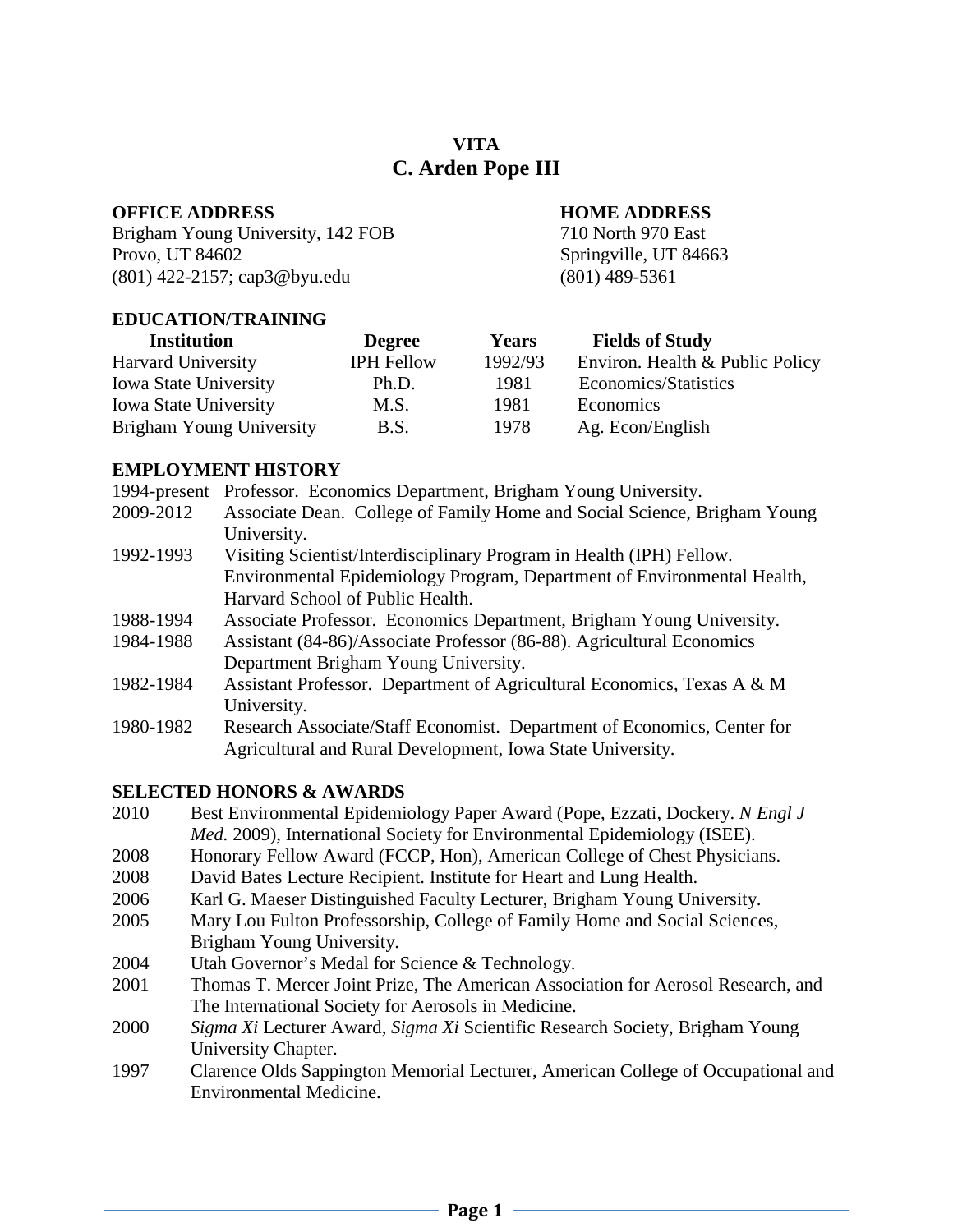- 1995 Karl G. Maeser, Excellence in Research and Creative Arts Award, Brigham Young University.
- 1986 Creative Achievement Award, College of Biology and Agriculture, Brigham Young University.

# **SELECTED COLLEGE/UNIVERSITY SERVICE**

| 2009-2012 | Associate Dean, College of Family Home and Social Science            |
|-----------|----------------------------------------------------------------------|
| 2006-2008 | University Rank and Status Committee                                 |
| 2005      | College of Biology and Agriculture, Dean's Search Committee.         |
| 2004      | Neuroscience Center Review Committee.                                |
| 2002/2003 | Health Professions Advisement Office Review Committee.               |
| 1998-2000 | College of Family Home and Social Science Rank and Status Committee. |
| 1997-2000 | University Pre-medical Committee.                                    |
|           |                                                                      |

# **SELECTED PROFESSIONAL SERVICE**

|                 | 2012-present Editorial Board, American Journal of Respiratory and Critical Care Medicine.   |
|-----------------|---------------------------------------------------------------------------------------------|
|                 | 2012-present External Scientific Advisory Committee, Great Lakes Air Center for Integrative |
|                 | Environmental Research (GLACIER).                                                           |
| $2011$ -present | Science Advisory Committee (Chair), Southeastern Center for Air Pollution and               |
|                 | Epidemiology.                                                                               |
| $2011$ -present | Science Advisory Committee, University of Washington Center for Air Research                |
| $2010$ -present | U.S. EPA Science Advisory Board.                                                            |
| 2009-present    | U.S. EPA Advisory Council on Clean Air Compliance Analysis (Chair 2010-                     |
|                 | present).                                                                                   |
| 2009-present    | Editorial Review Board, <i>Environmental Health Perspectives</i> .                          |
| 2009-present    | Executive Advisory Council, American Lung Association in Utah.                              |
| 2008-2011       | Research Advisory Committee, Government of Canada's Clean Air Regulatory                    |
|                 | Agenda (CARA).                                                                              |
| 2006-2010       | Scientific Advisory Committee, Harvard University, EPA PM Center.                           |
| 2006-2010       | Scientific Advisory Committee, Johns Hopkins University, EPA PM Center.                     |
| 2006-2010       | Scientific Advisory Committee, University of Rochester, EPA PM Center.                      |
| 2004-2009       | Executive Committee, Thrasher Research Fund.                                                |
| 2003-2011       | International Scientific Oversight Committee, Health Effects Institute.                     |
| 2002-present    | Affiliate Scientist, Institute of Population Health, University of Ottawa.                  |
| 2000-2009       | Board of Directors, American Lung Association of Utah.                                      |
| 2000-2004       | Scientific Advisory Committee (Chair), EPA PM Center, Harvard School of                     |
|                 | Public Health.                                                                              |
| 2000-2004       | Scientific Advisory Committee, New York University School of Medicine, EPA                  |
|                 | PM Center.                                                                                  |
| 1998-2004       | Editorial Board, Environmental Health Perspectives.                                         |
| 1998-2004       | Scientific Advisory Committee, National Research Center for Environmental                   |
|                 | Lung Disease, National Jewish Medical and Research Center.                                  |
| 1995-1999       | Scientific Advisory Panel, Leland National Urban Air Toxics Research Center.                |
|                 |                                                                                             |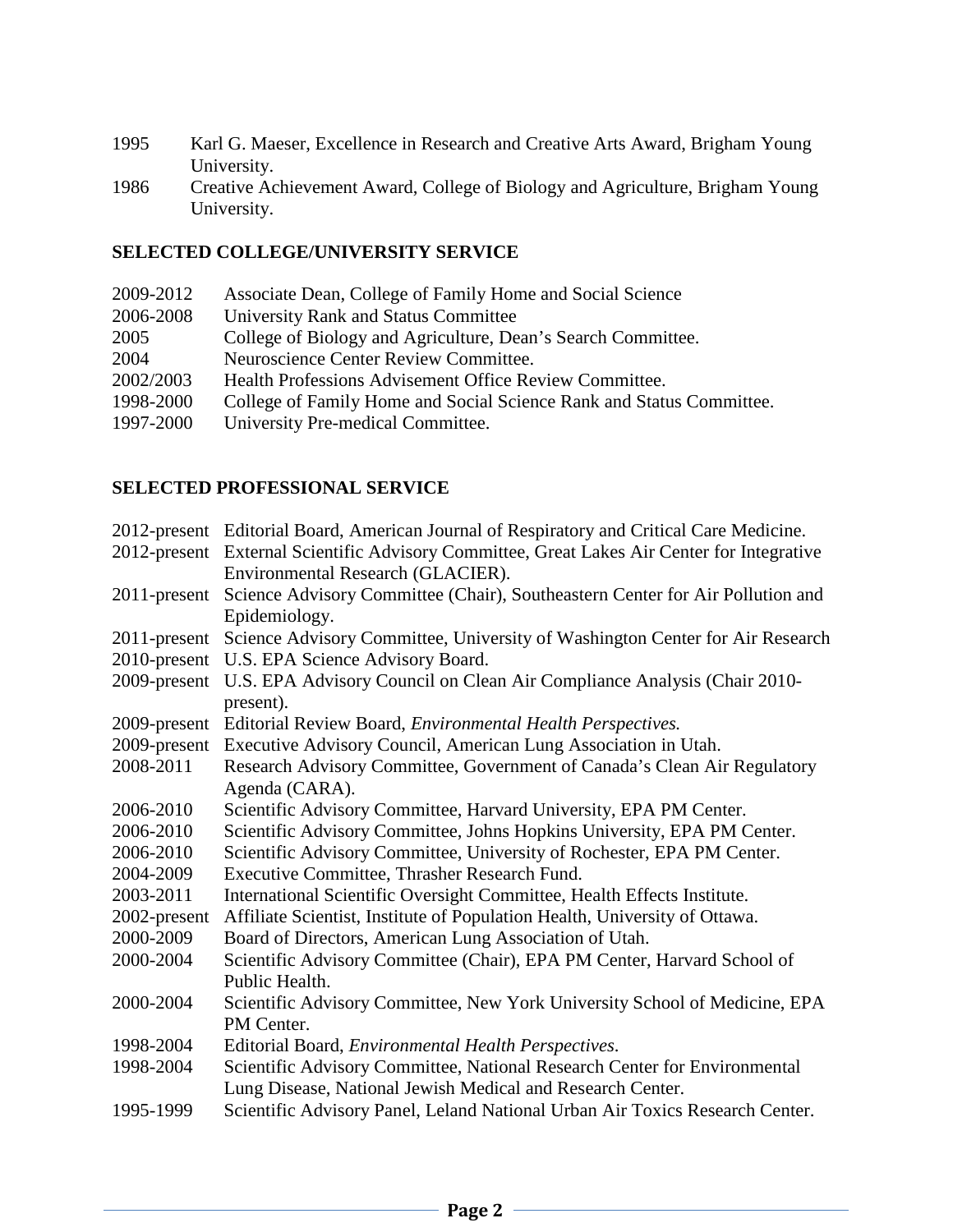#### **AD HOC REVIEWER/CONSULTANT/RECOMMENDER**

#### **Journals:**

*Aging Clin Exp Res Air Qual., Atmosphere and Health Am J Agricultural Economics Am J Cardiology Am J Epidemiology Am J Public Health Am J Psychiatry Am J Resp Crit Care Med*icine *Annals of Epidemiology Applied Occupat Environ Hygiene Archives Environ Contamination and Toxicology Archives of Internal Medicine Atmospheric Environment Biochimica et Biophysica Acta BMC Cancer Bulletin of the Am Meteorology Soc Canadian Med Assoc J Cancer Chem Ind Chem Eng Q Chemical Res in Toxicol. Chest Circulation Clinical Science Contemp Econ Policy Coronary Artery Disease Economic Inquiry Energy Environmental Geochemistry and Health Environmental Health Environ Health Perspect* (in 2011, one of 12 "Reviewers of the Year") *Environment International Environ Research Environ Science & Tech Environ. Science: Int J Research & Policy Epidemiology European Heart J European Resp J*

*European J Epidemiology Heart and Circulatory Physiology Heart Hypertension Research Int J Cardiology Int J Environ Res Public Health Int J Epidemiol Int J Medical Sciences Inhal Toxicol J Air & Waste Manag Assoc J Ag Resource Econ J Am College Cardiology J Am Med Assoc (JAMA) J Cardiac Failure J Environ Management J Environ Public Health J Epidemiol Comm Health J Expos Anal Environ Epidemiol J Expos Science Environ Epidemiol J Hazardous Materials J Thrombosis and Haemostasis Lancet Lung Cancer Lung Cellular and Molecular Physiology New England Journal of Med Occupational and Environ Medicine Revista Panamericana de Salud Pứblica/ Pan Am J Public Health Perspectives in Public Health Preventive Medicine Proceedings of the National Academy of Sciences Photochem & Photobio PloS Medicine Physician Sports Med Rev Ag Economics Revista Internaciaonal de Contaminacion Ambiental Risk Analysis Science Science of the Total Environ*

*Statistics, Politics, and Policy Thorax*

**Organizations and other:** American Lung Association B.C. Health Research Foundation California Air Resources Board Department of Health & Human Services Environment and Health Fund (Israel) DFG (German Research Foundation) GSF Institute of Epidemiology Harcourt/Academic Press Health Canada Health Effects Institute Helmholtz Association Institute of Medicine MacArthur Fellows Program MESA Air National Institutes of Health National Jewish National Research Council (of The National Academies) South Coast Air Quality Management Dist Swiss National Science Foundation Thrasher Research Fund U.S. EPA Various Universities including: Washington, Penn. State, Columbia, Harvard, Hong Kong Faculty of Medicine, U. of British Columbia,USC, Colorado Denver, Johns Hopkins, Yale, Ben Gurion, Queensland Univ. of Technology, Tel Aviv Univ. World Bank World Health Organization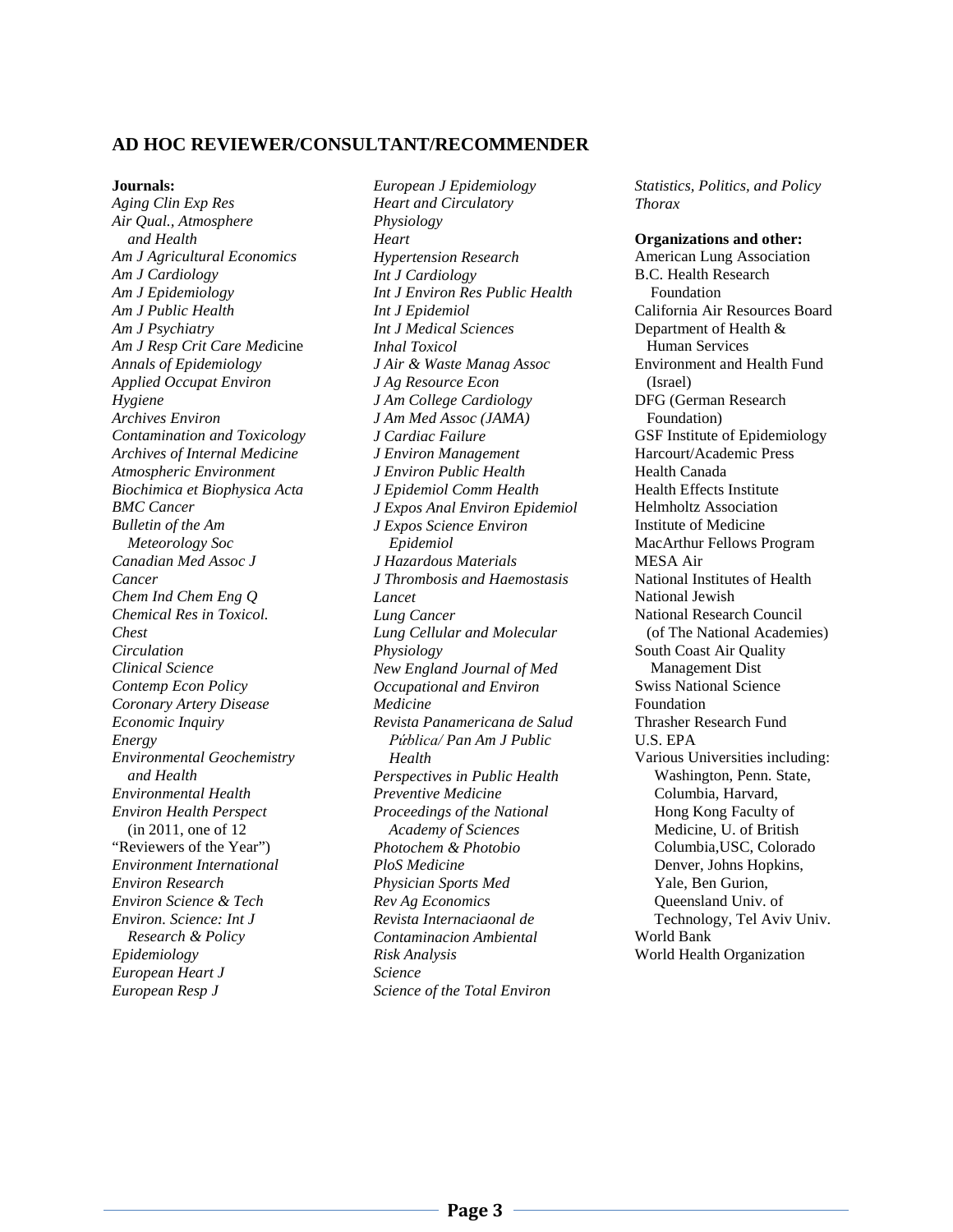# **PUBLICATIONS**

- Pope CA III, Ezzati M, Dockery DW. Fine particulate air pollution and life expectancies in the United States: the role of influential observations. *Journal of the Air & Waste Management Association* 2013;63(2):129-132.
- Correia AW, Pope CA III, Dockery DW, Wang Y, Ezzati M, Dominici F. Effect of air pollution control on life expectancy in the United States: an analysis of 545 U.S. counties for the period from 2000 to 2007. *Epidemiology* 2013;24(1):23-31.
- Lim SS, Vos T, Flaxman AD, Danaei G, Shibuya K, et al (approx. 200 coauthors including Pope CA III). A comparative risk assessment of burden of disease and injury attributable to 67 risk factors and risk factor clusters in 21 regions, 1990-2010: a systematic analysis for the Global Burden of Disease Study 2010. *Lancet* 2012;380:2224-2260.
- Murray CJL, Vos T, Lozano R, Naghavi M, Flaxman AD, Michaud C, Ezzatti M, Shibuya K, Salomon J et al (approx. 350 coauthors including Pope CA III). Disability-adjusted life years (DALYs) for 291 causes and injuries in 21 regions, 1990-2010: a systematic analysis for the Global Burden of Disease Study 2010. *Lancet* 2012;380:2197-2223.
- Vos T, Flaxman AD, Naghavi M, Lozano R, Michaud C, Ezzati M, Shibuya K, Salomon J, et al (approx. 350 coauthors including Pope CA III). Years lived with disability (YLDs) for 1160 sequelae of 289 diseases and injuries 1990-2010: a systematic analysis for the Global Burden of Disease Study 2010. *Lancet* 2012;2163-2196.
- Lozano R, Naghavi M, Foreman K, Lim S, Shibuya K, et al (approx. 200 coauthors including Pope CA III). Global and regional mortality from 235 causes of death for 20 age-groups in 1990 and 2010: a systematic analysis for the Global Burden of Disease Study 2010. *Lancet* 2012;380:2095-2128.
- Turner MC, Krewski D, Chen Y, Pope CA III, Gapstur SM, Thun MJ. Radon and nonrespiratory mortality in the American Cancer Society Cohort. *American Journal of Epidemiology* 2012;176(9):808-814.
- Van Hee V, Pope CA III. From Olympians to mere mortals: the indiscriminate, global challenges of air pollution (Invited editorial). *American Journal of Respiratory and Critical Care Medicine* 2012;186:1076-1077.
- Pope CA III. Does reducing air pollution improve human health? Evidence from accountability studies. *EM* October 2012 pp 16-21.
- Pope CA III, Ezzati M, Dockery DW. Validity of observational studies in accountability analyses: the case of air pollution and life expectancy. *Air Quality, Atmosphere & Health* 2012;5:231-235.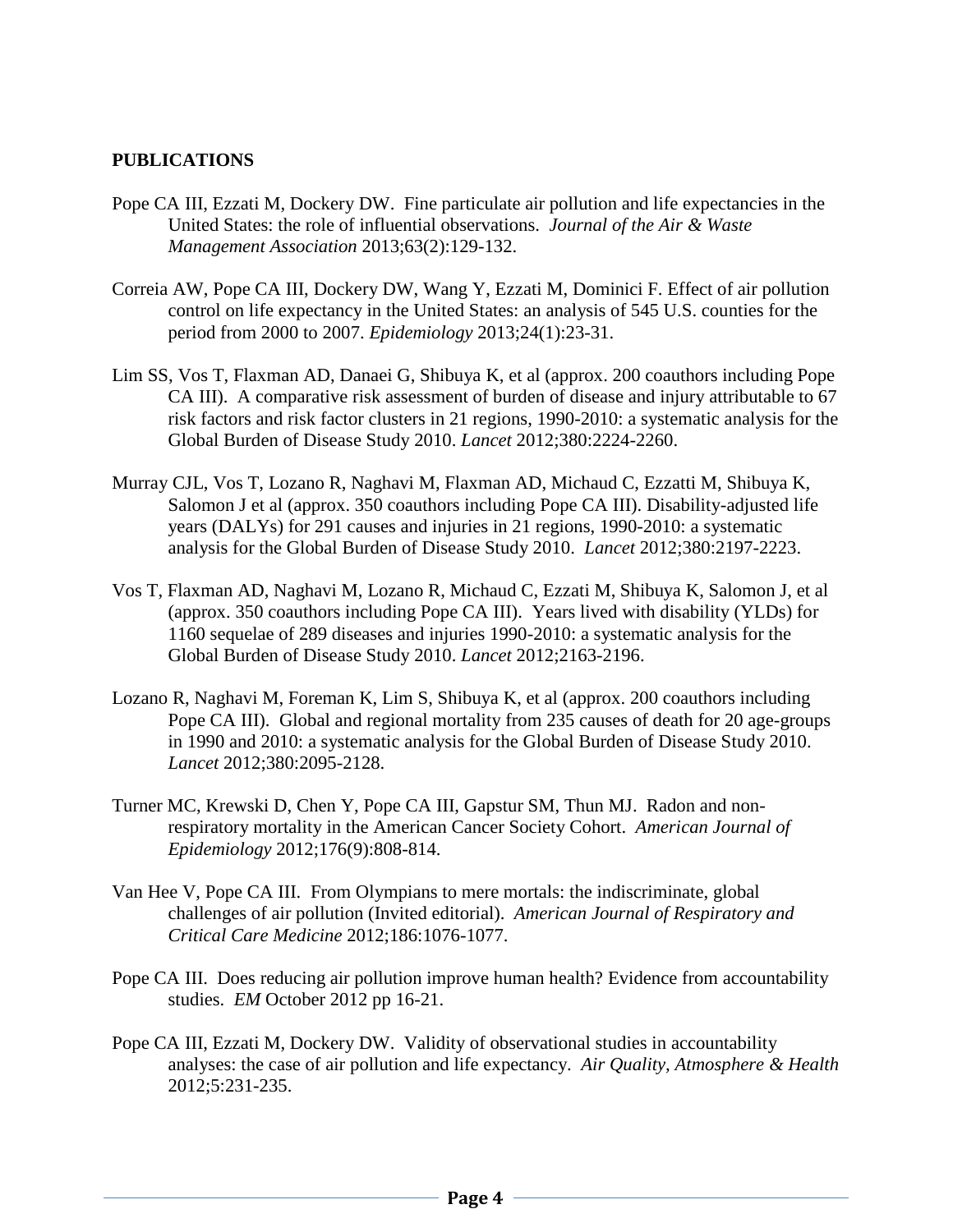- van Erp AM, Kelly FJ, Demerjian KL, Pope CA III, Cohen AJ. Progress in research to assess the effectiveness of air quality interventions towards improving public health. *Air Quality, Atmosphere & Health* 2012;5:217-230.
- Sheppard L, Burnett RT, Szpiro AA, Kim SY, Jerrett M, Pope CA III, Brunekreef B. Confounding and exposure measurement error in air pollution epidemiology. *Air Quality, Atmosphere & Health* 2012;5:203-216.
- Turner MC, Krewski D, Chen Y, Pope CA III, Gapstur S, Thun MJ. Radon and COPD mortality in the American Cancer Society cohort. *European Respiratory Journal* 2012;39:1113- 1119.
- Crouse DL, Peters PA, van Donkelaar A, Goldberg MS, Villeneuve PJ, Brion O, Khan S, Atari DO, Jerrett M, Pope CA III, Brauer M, Brook JR, Martin RV, Stieb D, Burnett RT. Risk of non-accidental and cardiovascular mortality in relation to long-term exposure to low concentrations of fine particulate matter: a Canadian national-level cohort study. *Environmental Health Perspectives* 2012;120:708-714.
- Turner MC, Krewski D, Pope CA III, Chen Y, Gapstur SM, Thun MJ. Long-term ambient fine particulate matter and lung cancer risk in a large cohort of never smokers. *American Journal of Respiratory and Critical Care Medicine* 2011;184:1374-1381.
- Jerrett M, Burnette RT, Pope CA III, et al. Spatiotemporal analysis of air pollution and mortality in California based on the American Cancer Society Cohort: Final Report. California Air Resources Board. November 2011.
- Bunch TJ, Horne BD, Asirvatham SJ, Day JD, Crandall BG, Weiss JP, Osborn JS, Anderson JL, Muhlestein JB, Lappe DL, Pope CA III. Atrial fibrillation hospitalization is not increased with short-term elevations in exposure to fine particulate air pollution. *PACE: Pacing and Clinical Electrophysiology*. 2011;34:1475-1479.
- Pope CA III, Burnett RT, Turner MC, Cohen A, Krewski D, Jerrett M, Gapster SM, Thun MJ. Lung cancer and cardiovascular disease mortality associated with ambient air pollution and cigarette smoke: shape of the exposure-response relationships. *Environmental Health Perspectives* 2011;119:1616-1621.
- Pope CA III, Hansen JC, Kuprov R, Sanders MD, Anderson MN, Eatough DJ. Vascular function and short-term exposure to fine particulate air pollution. *Journal of the Air & Waste Management Association* 2011;61:858-863.
- Kuprov RY, Buck D, Pope CA III, Eatough DJ, Hansen JC. Design and characterization of a two-stage human subject exposure chamber. *Journal of the Air & Waste Management Association* 2011;61:864-871.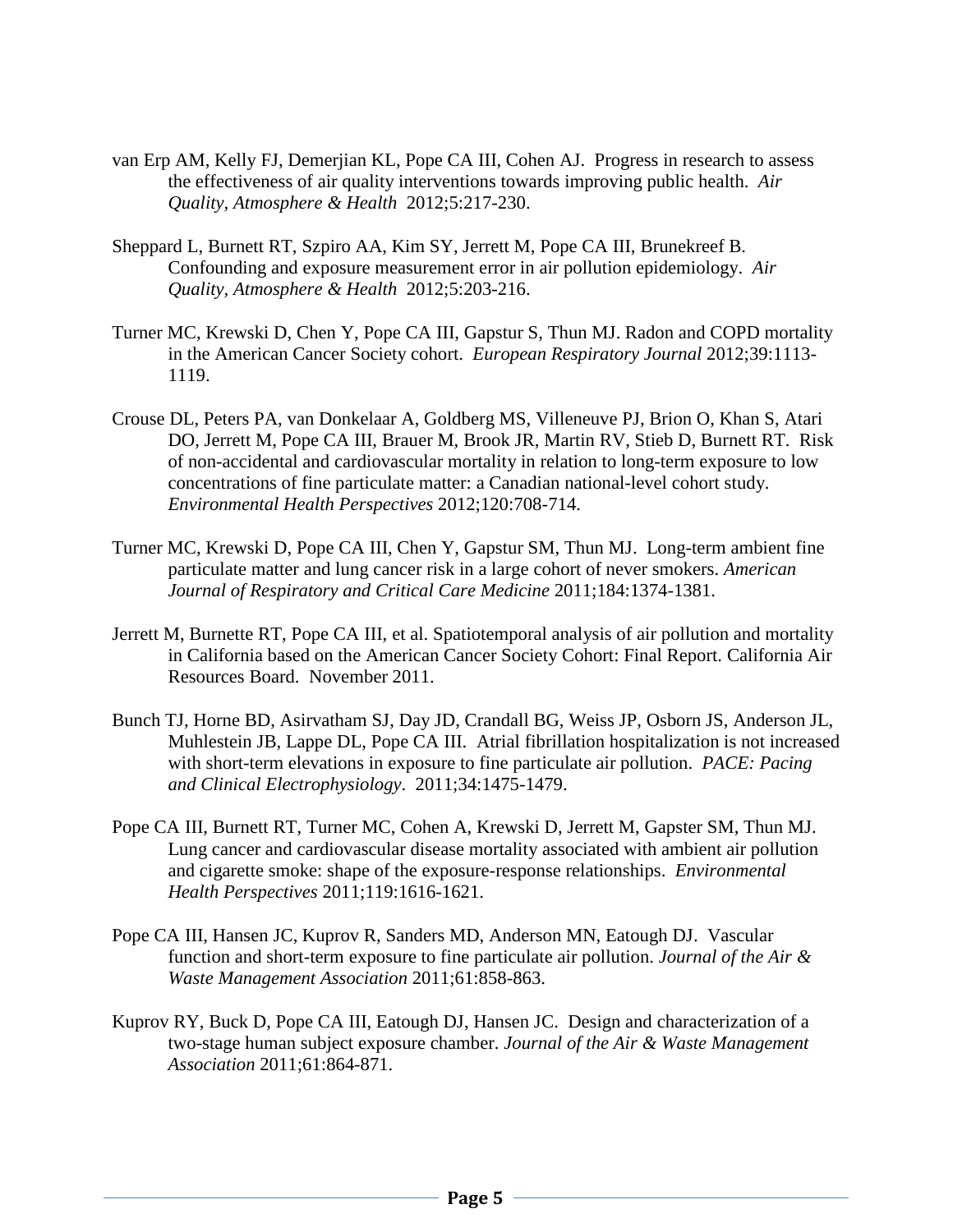- Turner MC, Krewski D, Chen Y, Pope CA III, Gapstur S, Thun MJ. Radon and lung cancer in the American Cancer Society cohort. *Cancer Epidemiology, Biomarkers & Prevention* 2011;20(3):438-448.
- Pope CA III. Air Quality: Health Effects. In: Oxford Bibliographies Online. Oxford University Press. 28-Feb-2011. [http://www.oxfordbibliographiesonline.com.](http://www.oxfordbibliographiesonline.com/)
- Pope CA III, Brook RD, Burnett RT, Dockery DW. How is cardiovascular disease mortality risk affected by duration and intensity of fine particulate matter exposure? An integration of the epidemiologic evidence. *Air Quality, Atmosphere & Health* 2011;4:5-14.
- HEI International Scientific Oversight Committee (Speizer F. Anderson HR, Brauer M, Demerjian KL, Hao J, Pande JN, Pope CA III). Outdoor air pollution and health in the developing countries of Asia: a comprehensive review. Special Report 18. Health Effects Institute, Boston, MA. November 2010.
- Pope CA III. Human health effects of particulate matter air pollution: comments on the current state of the science. *EM* September 2010:6-11.
- O'Toole TE, Hellmann J, Wheat L, Haberzettl P, Lee J, Conklin DJ, Bhatnagar A, Pope CA III. Episodic exposure to fine particulate air pollution decreases circulating levels of endothelial progenitor cells. *Circulation Research* 2010;107:200-203.
- Brook RD, Rajagopalan S, Pope CA III, Brook JR, Bhatnagar A, Diez-Rouz A, Holguin F, Hong U, Luepker RV, Mittleman M, Peters A, Siscovick D, Smith SC, Whitsel L, Kaufman JD. Particulate matter air pollution and cardiovascular disease: an update to the scientific statement from the American Heart Association. *Circulation* 2010;121:2331-2378.
- Smith KR, Jerrett M, Anderson HR, Burnett RT, Stone V, Derwent R, Atkinson RW, Cohen A, Shonkoff SB, Krewski D, Pope CA III, Thurston G, Thun MJ. Impacts on public health of strategies to reduce greenhouse gas emissions: the shorter-lived greenhouse pollutants. *Lancet* 2009; 374:2091-2103.
- Zeft AS, Prahalad S, Lefevre S, Clifford B, McNally B, Bohnsack JF, Pope CA III. Juvenile idiopathic arthritis and exposure to fine particulate matter air pollution. *Clinical and Experimental Rheumatology* 2009;27(5):877-884.
- Pope CA III, Burnett RT, Krewski D, Jerrett M, Shi Y, Calle EE, Thun MJ. Cardiovascular mortality and exposure to airborne fine particulate matter and cigarette smoke: shape of the exposure-response relationship. *Circulation*. 2009;120:941-948.
- Pope CA III. The expanding role of air pollution in cardiovascular disease: does air pollution contribute to risk of deep vein thrombosis? *Circulation*. 2009;119:3050-3052.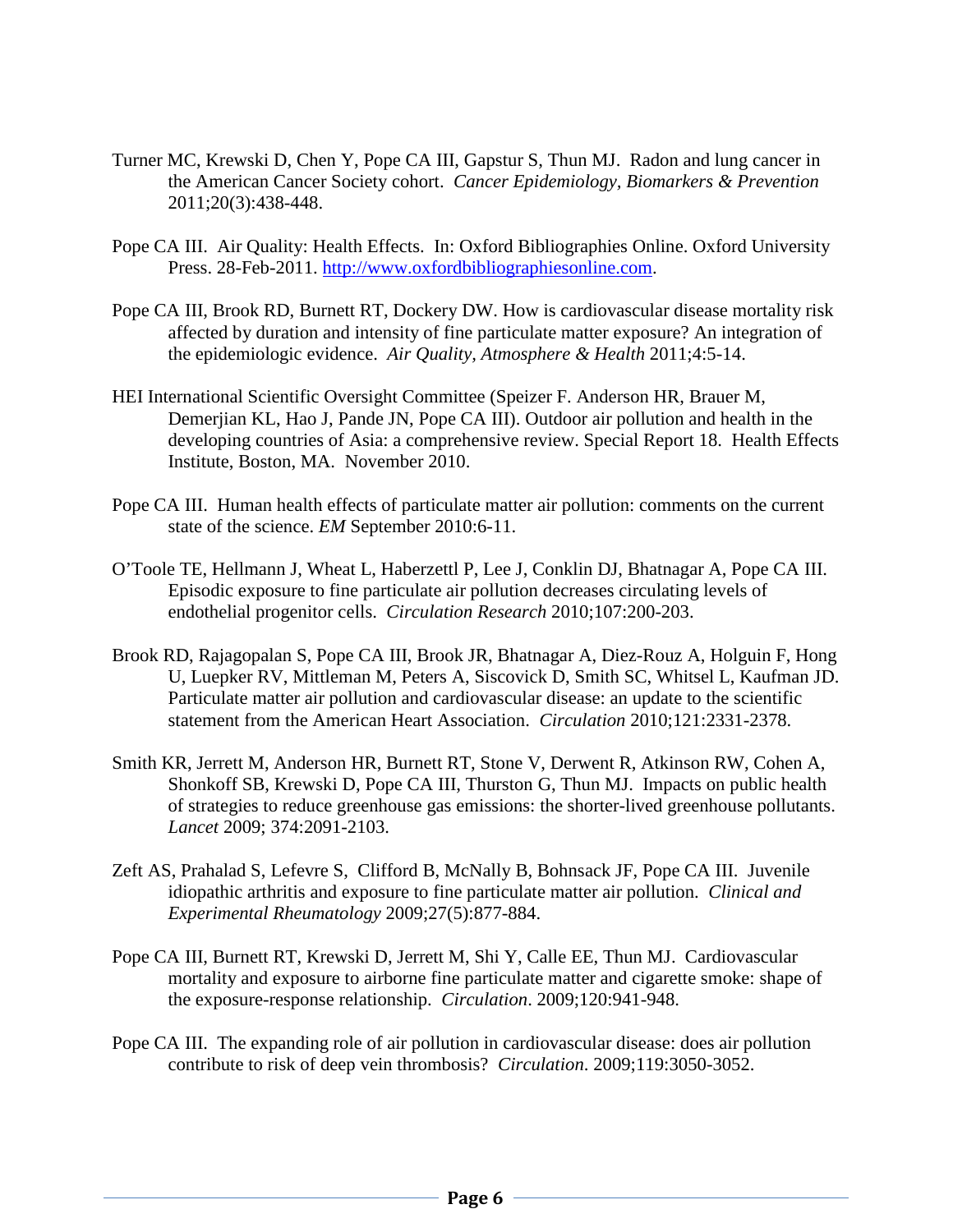- Lux RL, Pope CA III. Air pollution effects on ventricular repolarization. *HEI Research Report* 141. Health Effects Institute, Boston MA. 2009.
- Krewski D, Jerrett M, Burnett RT, Ma R, Hughes E, Shi Y, Turner MC, Pope CA III, Thurston G, Calle EE, Thun MJ. Extended follow-up and spatial analysis of the American Cancer Society Study linking particulate air pollution and mortality. HEI Research Report 140, Health Effects Institute, Boston MA. 2009.
- Jerrett M, Burnett RT, Pope CA III, Ito K, Thurston G, Krewski D, Shi YL, Calle E, Thun M. Long-term ozone exposure and mortality. *New England Journal of Medicine*  2009;360:1085-1095.
- Pope CA III, Ezzati M, Dockery DW. Air pollution and life expectancy reply (Authors' reply letter to letters of Drs. Bubb and Lipfert). *New England Journal of Medicine*. 2009;360:2033-2034.
- Pope CA III, Ezzati M, Dockery DW. Fine-particulate air pollution and life expectancy in the United States. *New England Journal of Medicine* 2009;360:376-386.
- Thurston GD, Bekkedal MYV, Roberts EM, Ito K, Pope CA III, Glenn BS, Ozkaynak H, Utell MJ. Use of health information in air pollution health research: past successes and emerging needs . *Journal of Exposure Science and Environmental Epidemiology*. 2009;19:45-58.
- Pope CA III, Renlund DG, Kfoury AG, May HT, Horne BD. Relation of heart failure hospitalization to exposure to fine particulate air pollution. *The American Journal of Cardiology* 2008;102:1230-1234.
- Pope CA III, McNeill D. Particulate air pollution in Utah: challenges and opportunities. In: 2008 Economic Report to the Governor. State of Utah. 2008.
- Jerrett M, Newbold KB, Burnett RT, Thurston G, Lall R, Pope CA III, Ma R, DeLuca P, Thun M, Calle J, Krewski D. Geographies of uncertainty in the health benefits of air quality improvements. *Stochastic Environmental Research and Risk Assessment* 2007;21(5):511-522.
- Pope CA III. Mortality effects of longer-term exposures to fine particulate air pollution: review of recent epidemiological evidence. *Inhalation Toxicology* 2007;19(Suppl. 1):33-38.
- Pope CA III, Burnett RT. Confounding in air pollution epidemiology: the broader context. *Epidemiology* 2007;18:424-426.
- Pope CA III, Rodermund DL, Gee MM. Smelters and mortality: Pope et al. respond (Authors' reply to letter of TM Hidy). *Environmental Health Perspectives* 2007;115:A441-A442.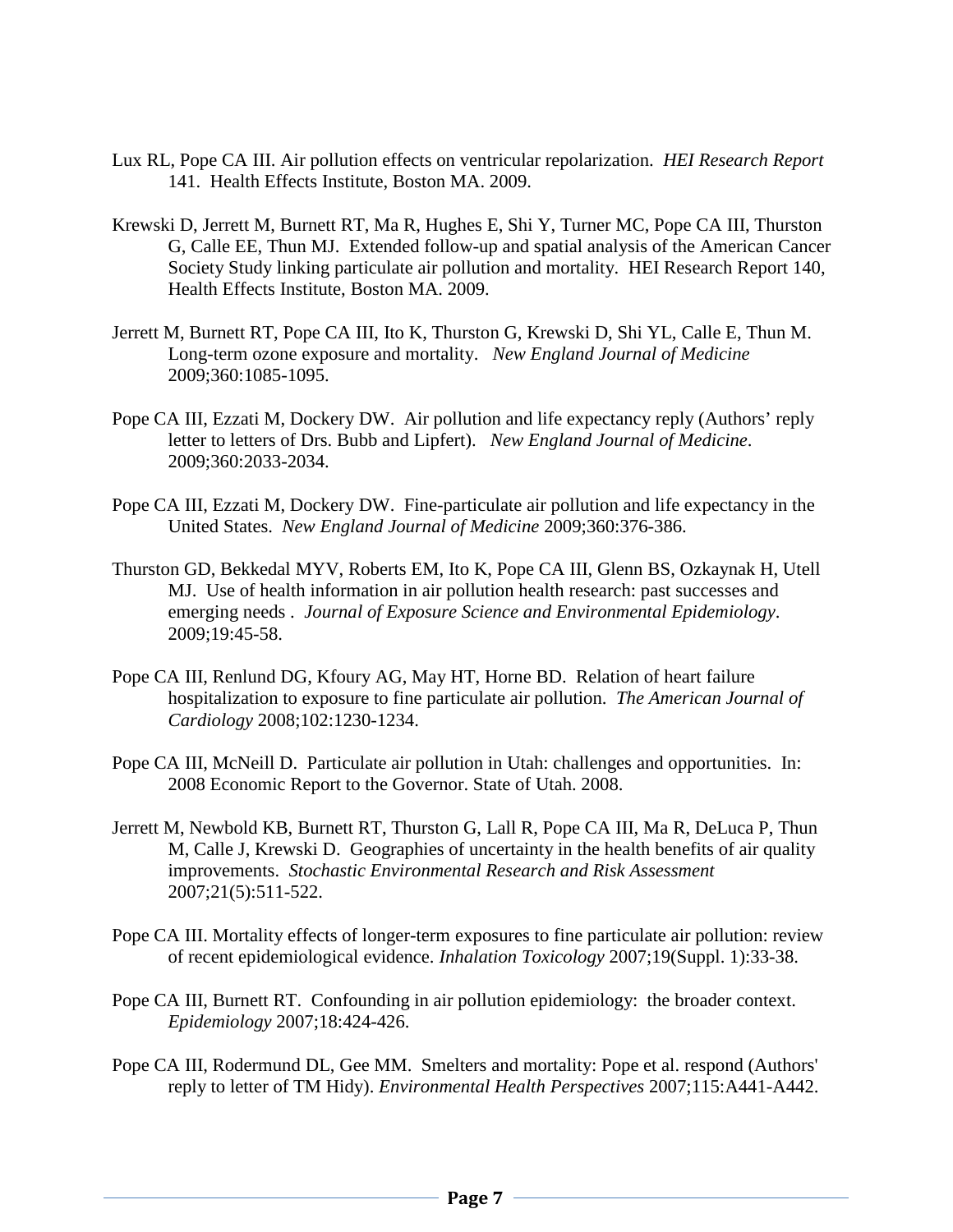- Pope CA III. Mortality from copper smelter emissions: Pope responds (Authors' reply to letter of TJ Grahame). *Environmental Health Perspectives* 2007;115:A439-A440.
- Pope CA III, Rodermund DL, Gee MM. Mortality effects of a copper smelter strike and reduced ambient sulfate particulate matter air pollution. *Environmental Health Perspectives* 2007;115:679-683.
- Pope CA III, Muhlestein JB, May HT, Renlund DG, Anderson JL, Horne BD. Ischemic heart disease events triggered by short-term exposure to fine particulate air pollution. *Circulation* 2006;114:2443-2448.
- Chow JC, Watson JG, Mauderly JL, Costa DL, Wyzga RE, Vedal S, Hidy G, Altshuler SL, Marrack D, Heuss JM, Wolff GT, Pope CA III, Dockery DW. Critical Review Discussion, Critical Review–Health effects of fine particulate air pollution: Lines that connect. *Journal of the Air & Waste Management Association* 2006;56:1368-1380.
- Pope CA III, Dockery DW. A Summary of the 2006 Critical Review–Health effects of fine particulate air pollution: Lines that connect. *EM* 2006(June):30-35.
- Pope CA III, Dockery DW. 2006 Critical Review–Health effects of fine particulate air pollution: Lines that connect. *Journal of the Air & Waste Management Association* 2006;56:709- 742.
- Jerrett M, Burnett RT, Ma R, Pope CA III, Krewski D, Newbold KB, Thurston G, Shi Y, Finkelstein N, Calle EE, Thun MJ. Spatial analysis of air pollution and mortality in Los Angeles. *Epidemiology* 2005;16:727-736.
- Krewski D, Burnett R, Jerrett M, Pope CA III, Rainham D, Calle E, Thurston G, Thun M. Mortality and long-term exposure to ambient air pollution: ongoing analysis based on the American Cancer Society cohort. *Journal of Toxicology and Environmental Health*, Part A, 2005;68:1093-1109.
- Cohen AJ, Anderson HR, Ostro B, Pandey KD, Krzyzanowski M, Kunzli N, Gutschmidt K, Pope CA III, Romieu I, Samet JM, Smith K. The global burden of disease due to outdoor air pollution. *Journal of Toxicology and Environmental Health* Part A, 2005;68:1-7.
- Pope CA III. Air pollution. In: Coronary Heart Disease Epidemiology: From Aetiology to Public Health 2nd edition, Eds. Marmot MG, Elliott P. Oxford University Press, 2005, pp 480- 494.
- Cohen AJ, Anderson HR, Ostro B, Pandey KD, Krzyzanowski M, Kunzli N, Gutschmidt K, Pope CA III, Romieu I, Samet JM, Smith K. Urban Air Pollution. In: Ezzati M, Lopez AD, Rodgers A, Murray CJL (Eds). Comparative Quantification of Health Risks: Global and Regional Burden of Disease Attributable to Selected Major Risk Factors. Geneva: World Health Organization, 2004, pp 1353-1433.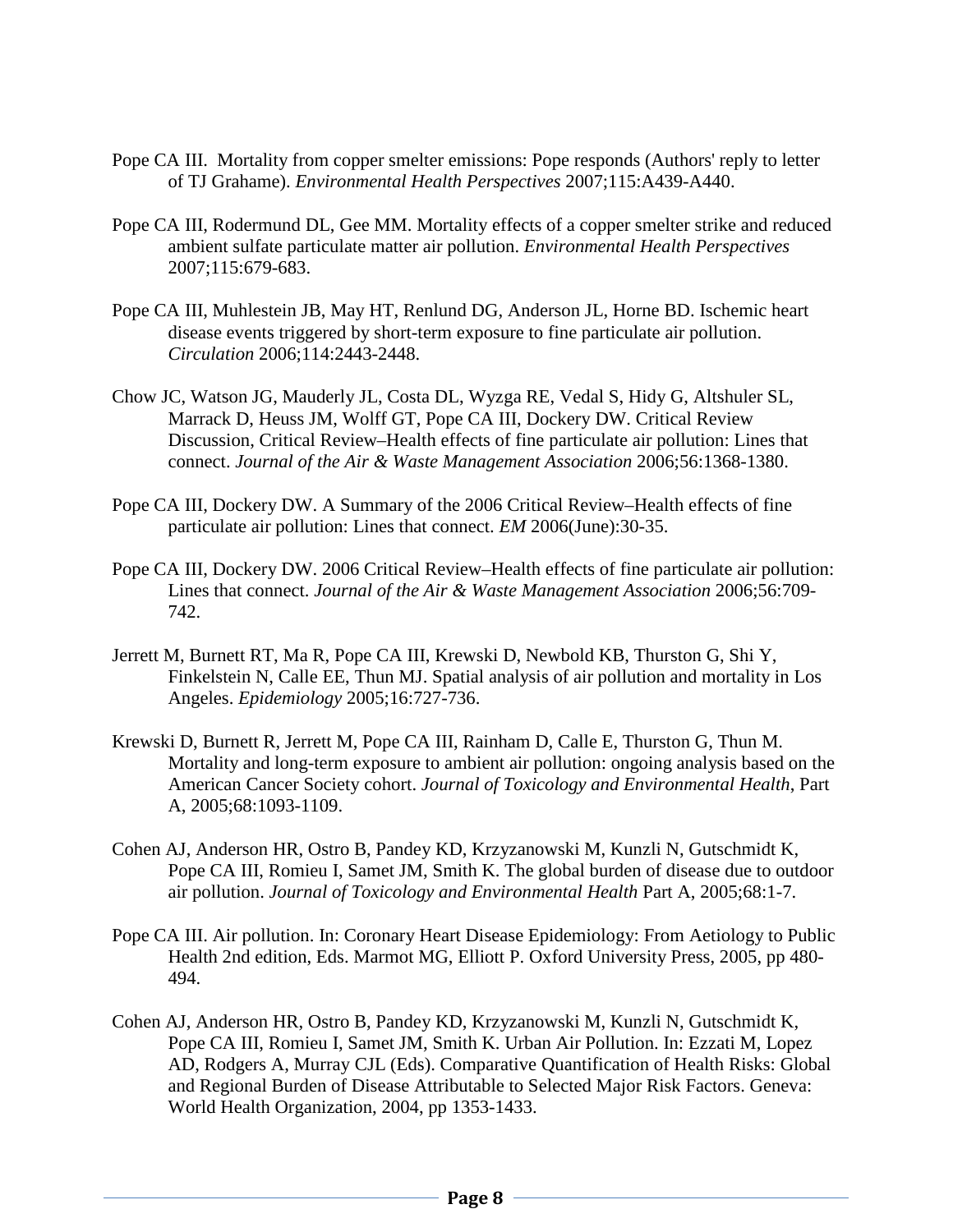- Pope CA III. Air pollution and health: good news and bad. *New England Journal of Medicine*  351(2004):1132-1134.
- Pope CA III. Biomass burning and its effects on health. *Jornal Brasileiro de Pneumologia* (Journal of the Brazilian Society of Pneumology) 2004;30:193.
- HEI International Scientific Oversight Committee (Anderson HR, Atkinson R, Chen B, Cohen A, Greenbaum D, Hedley AJ, Huang W, Pande JN, Pope CA, Smith KR). Health Effects of Outdoor Air Pollution in Developing Countries of Asia: A literature Review. Special Report 15. Health Effects Institute, Boston MA. April 2004.
- Pope CA III, Hansen ML, Long RW, Nielsen KR, Eatough NL, Wilson WE, Eatough DJ. Ambient particulate air pollution, heart rate variability, and blood markers of inflammation in a panel of elderly subjects. *Environmental Health Perspectives* 2004;112:339-345.
- Pope CA III, Burnett RT, Thurston GD, Thun MJ, Calle EE, Krewski D, Godleski JJ. Cardiovascular mortality and long-term exposure to particulate air pollution: epidemiological evidence of general pathophysiological pathways of disease. *Circulation* 2004;109:71-77.
- Pope CA III. Review of Robert Phalen's book, The particulate air pollution controversy: a case study and lessons learned. *International Journal of Epidemiology* 2003;32:890.
- Samet JM, Pope CA III. Epidemiologic research needs for particulate air pollution. *Journal of Toxicology and Environmental Health*, Part A 2003;66:1873-1876.
- Cakmak S, Burnett RT, Jerrett M, Goldberg MS, Pope CA III, Ma R, Gultekin T, Thun MJ, Krewski D. Spatial regression models for large-cohort studies linking community air pollution and health. *Journal of Toxicology and Environmental Health*, Part A 2003;66: 1811-1823.
- Long RW, Eatough NL, Mangelson NF, Thompson W, Fiet K, Smith S, Smith R, Eatough DJ, Pope CA III, Wilson WE. The measurement of PM2.5 including semi-volatile components, in the EMPACT program: results from the Salt Lake City study. Atmospheric Environment 2003;37:4407-4417.
- Pope CA III, Burnett RT, Thurston GD. Pollution-related mortality and educational level (Authors' reply to letter of MM Finkelstein). *Journal of the American Medical Association* 2002;288:830.
- Peters A, Pope CA III. Cardiopulmonary mortality and air pollution. *Lancet* 2002;360:1184- 1185.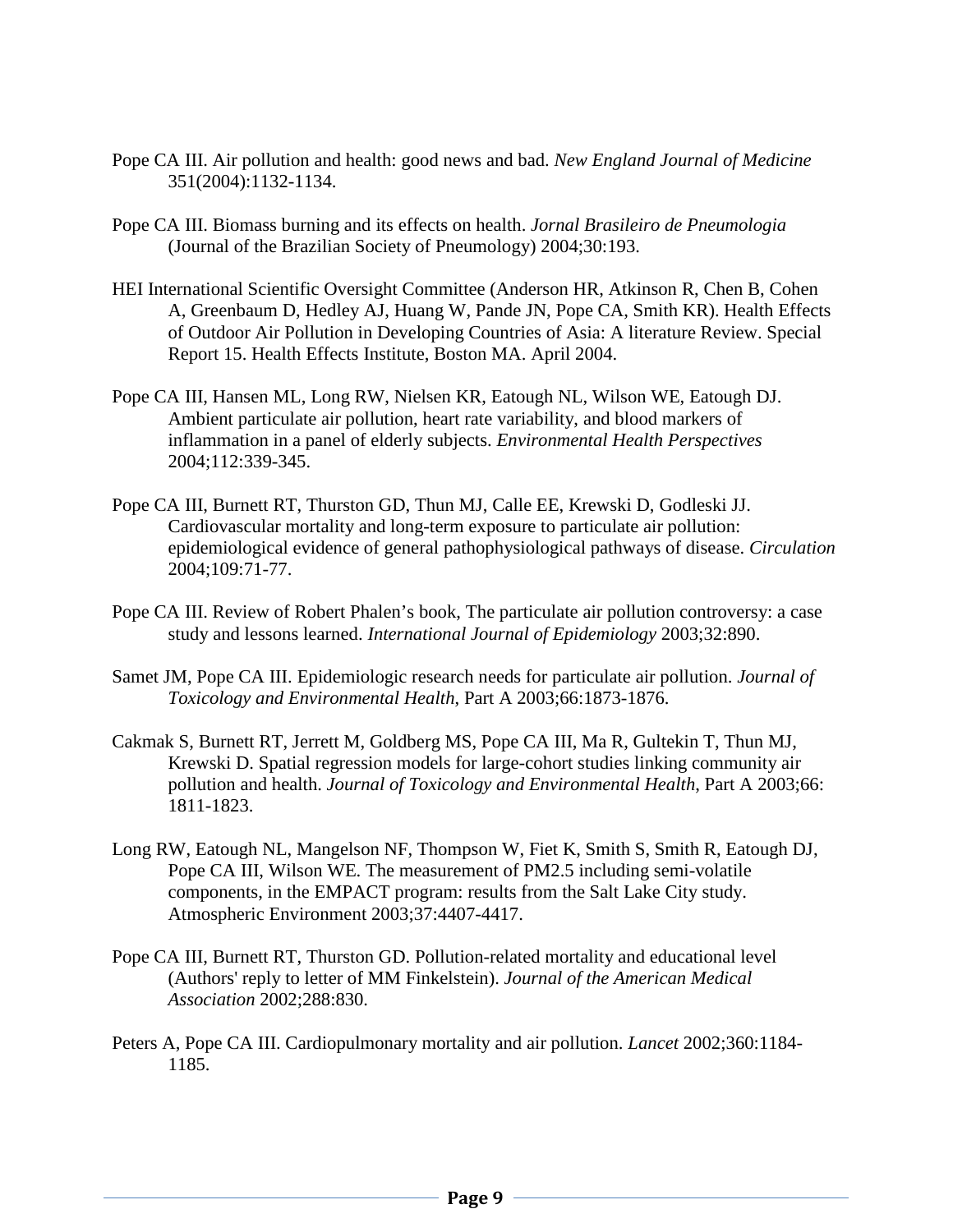- Pope CA III, Burnett RT, Thun MJ, Calle EE, Krewski D, Ito K, Thurston GD. Lung cancer, cardiopulmonary mortality and long-term exposure to fine particulate air pollution. *Journal of the American Medical Association* 2002;287:1132-1141.
- Long RW, Smith R, Smith S, Eatough NL, Mangelson NF, Eatough DJ, Pope CA III, Wilson WE. Sources of fine particulate material along the Wasatch front. *Energy & Fuels* 2002;16:282-293.
- Pope CA III. Particulate air pollution, C-reactive protein, and cardiac risk. *European Heart Journal* 2001;22:1149-1150.
- Pope CA III, Eatough DJ, Gold DR, Pang Y, Nielsen KR, Nath P, Verrier RL, Kanner RE. Acute exposure to environmental tobacco smoke and heart rate variability. *Environmental Health Perspectives* 2001;109:711-716.
- Burnett R, Ma R, Jarrett M, Goldberg MS, Cakmak S, Pope CA III, Krewski D. The spatial association between community air pollution and mortality: a new method of analyzing correlated geographical cohort data. *Environmental Health Perspectives* 109, 2001(suppl 3):375-380.
- Peled R, Bibi H, Pope CA III, Shiachi R, Scharff S. Differences in lung function among school children in communities in Israel. *Archives of Environmental Health* 2001;56(1):89-95.
- Pope CA III. What do epidemiologic findings tell us about health effects of environmental aerosols? *Journal of Aerosols in Medicine* 2000;13(4):335-354.
- Arbex MA, Böhm GM, Saldiva PHN, Conceicao GMS, Pope CA III, Braga ALF. Assessment of the effects of sugar cane plantation burning on the daily counts of inhalation therapy. *Journal of Air and Waste Management Association* 2000;50:1745-1749.
- Pope CA III. Epidemiological evidence of relationship between particle exposure and cardiovascular outcomes. In: Relationships between acute and chronic effects of air pollution Eds. Bates DV, Brain JD, Driscoll KE, Dungworth DL, Grafstrom RC, Harris CC, Heyder J, Koren HS, Mauderly JL, Pauluhn J, Samet JM, Utell MJ. ILSI Press, Washington, D.C., 2000, 115-128.
- Pope CA III. Invited commentary: particulate matter-mortality exposure-response relationships and threshold. *American Journal of Epidemiology* 2000;152:407-412.
- Pope CA III. Epidemiology of fine particulate air pollution and human health: biological mechanisms and who's at risk? *Environmental Health Perspectives* 2000;108(suppl 4):713-723.
- Dockery DW, Pope CA III, Speizer FE, Thun MJ. Comments on the reanalysis project. In: Reanalysis of the Harvard Six-Cities Study and the American Cancer society Study of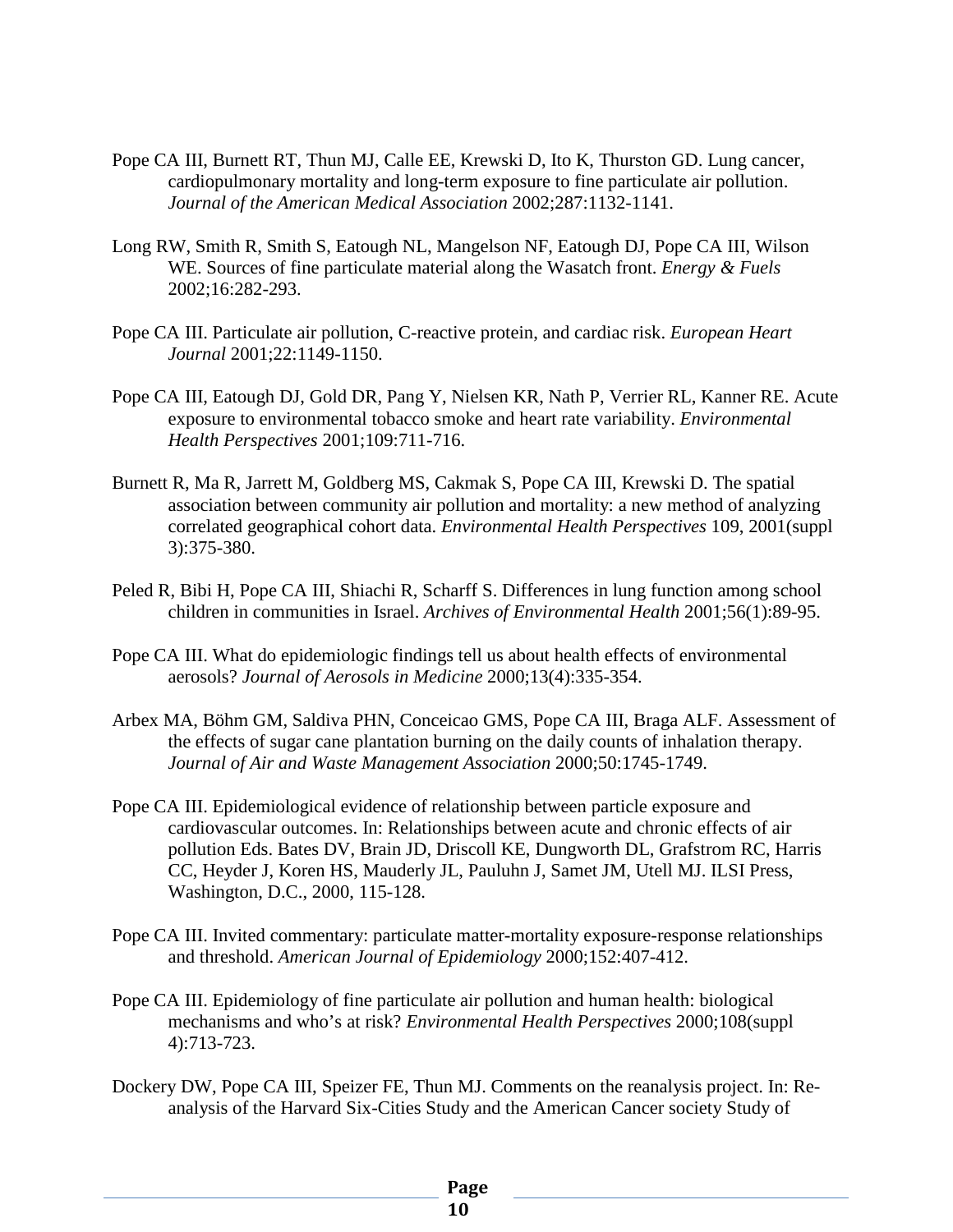Particulate Air Pollution and Mortality. *Health Effects Institute*, July 2000. Also published in *Journal of Toxicology and Environmental Health* 2003;66:1689-1696.

- Dockery DW, Pope CA III, Speizer FE. Effects of particulate air pollution exposures. In: Particle-Lung Interactions Eds. Gehr P, Heyder J. Marcel Dekker, Inc., New York, NY, 2000, 671-703.
- Pope CA III. Epidemiological basis for particulate air pollution health standards. *Aerosol Science and Technology* 2000;32:4-14.
- Pope CA III. Epidemiology of Particulate Air Pollution: exploiting observable exposure variability. *Journal of Environmental Medicine* 1999;1:297-305.
- Pope CA III, Verrier RL, Lovett EG, Larson AC, Raizenne ME, Kanner RE, Schwartz J, Villegas GM, Gold DR, Dockery DW. Heart rate variability associated with particulate air pollution. *American Heart Journal* 1999;138:890-899.
- Lin CA, Martins MA, Farhat SC, Pope CA III, Conceição GM, Anastácio VM, Hatanaka M, Andrade WC, Hamaue WR, Böhm GM, Saldiva PHN. Air pollution and respiratory illness of children in Sao Paulo, Brazil. *Paediatric and Perinatal Epidemiology* 1999;13:475-88.
- Pope CA III. Mortality and air pollution: associations persist with continued advances in research methodology. *Environmental Health Perspectives* 1999;107:613-614.
- Pope CA III, Hill RW, Villegas GM. Particulate air pollution and daily mortality on Utah's Wasatch front. *Environmental Health Perspectives* 1999;107:567-573.
- Pope CA III, Dockery DW. Epidemiology of particle effects. In: Air Pollution and Health Eds. Holgate ST, Samet JM, Koren HS, Maynard RL. Academic Press, London, 1999, 673- 705.
- Dockery DW, Pope CA III, Kanner RE, Villegas GM, Schwartz J. Daily changes in oxygen saturation and pulse rate associated with particulate air pollution and barometric pressure. Health Effects Institute. Research Report Number 83, January 1999: 1-19.
- Pope CA III, Dockery DW, Kanner RE, Villegas GM, Schwartz J. Oxygen saturation, pulse rate, and particulate air pollution: a daily time-series panel study*. American Journal of Respiratory and Critical Care Medicine* 1999;159:365-372.
- Gold DR, Damokosh AI, Pope CA III, Dockery DW, McDonnell WF, Serrano P, Retama A, Castillejos M. Particulate and ozone pollutant effects on the respiratory function of children in southwest Mexico City. *Epidemiology* 1999;10:8-16.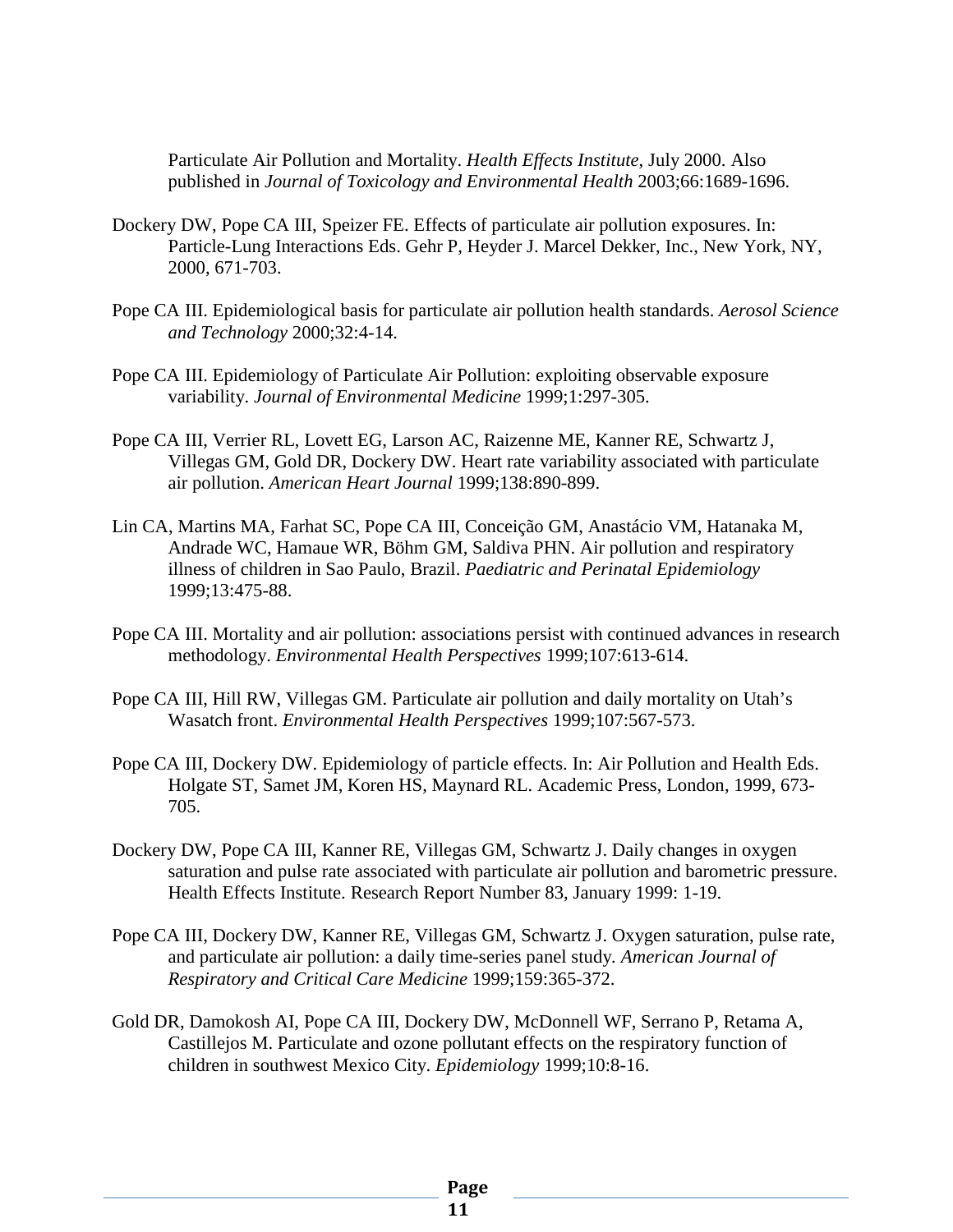- Hoek G, Dockery DW, Pope CA III, Neas L, Roemer W, Brunekreef B. Association between PM10 and decrements in peak expiratory flow rates in children: reanalysis of data from five panel studies. *European Respiratory Journal* 1998;11:1307-1311.
- Lippmann M, Bachmann JD, Bates DV, Cassee FR, Van Bree L, Driscoll KE, Phalen RF, Pope CA III, Soderholm SC, Wilson WE. Report of the particulate matter research strategies workshop, Park City, Utah, April 29-30, 1996. Applied Occupational and Environmental Hygiene 1998;13:485-493.
- Pope CA III. Epidemiology investigations of the health effects of particulate air pollution: strengths and limitations. *Applied Occupational and Environmental Hygiene* 1998;13:356-363.
- Souza MB, Saldiva PHN, Pope CA III, Capelozzi VL. Respiratory changes due to long-term exposure to urban levels of air pollution: a histopathologic study in humans. *Chest* 1998;113:1312-1318.
- Nuntavarn Vichit-Vadakan, Wichia Aekplakorn, Adit Laixuthai, Somkiet Wongtim, C. Arden Pope III, Nipapun Kungskulmiti, Sukanda Plungsuchon, Vatcharaporn Suriyabhivadh, Sirichai Pongwichai, Suwat Benjapornpituk, Wathana Wongsehiartirat, Palawut Srisomboon, Paipun Phitayanon. The Health Effects of Pm10 on School Children in Bangkok. *Journal of Paediatrics and Child Health*. 1997;33 (suppl 1)
- Cohen AJ, Pope CA III, Speizer FE. Ambient air pollution as a risk factor for lung cancer. *Salud Pública De México* 1997;39:346-355.
- Dockery, DW, Pope CA III. Outdoor air I: Particulates. In: Topics in Environmental Epidemiology Eds. Steenland K, and Savitz DA. Oxford University Press, 1997, 119- 166.
- Pope CA III, Schwartz J. Time series for the analysis of pulmonary health data. *American Journal of Respiratory* and Critical Care Medicine 1996;154:S229-S233.
- Pope CA III, Dockery DW. Epidemiology of chronic health effects: cross-sectional studies. In: Particles in Our Air: Concentrations and Health Effects Eds. Wilson R, Spengler JD. Harvard University Press, 1996, 149-167.
- Dockery DW, Pope CA III. Epidemiology of acute health effects: summary of time-series studies. In: Particles in Our Air: Concentrations and Health Effects Eds. Wilson R, Spengler JD. Harvard University Press, 1996, 123-147.
- Pope CA III. Adverse health effects of air pollutants in a nonsmoking population. *Toxicology* 1996;111:149-155.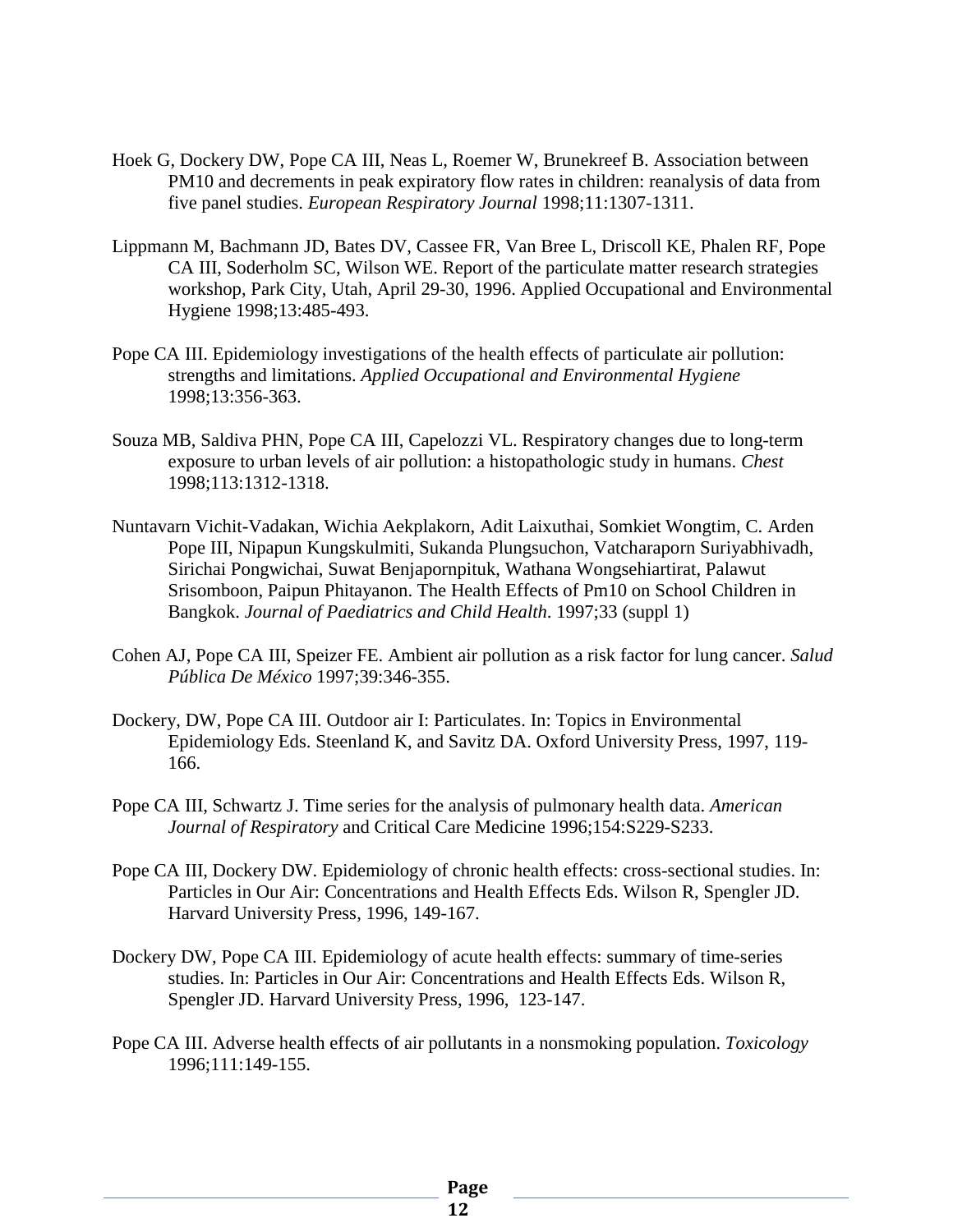- Wietlisbach V, Pope CA III, Ackermann-Liebrich U. Air pollution and daily mortality in three Swiss urban areas. *Sozial- and Praventivmedizin* 1996;41:107-115.
- Pope CA III, Kalkstein LS. Synoptic weather modeling and estimates of the exposure-response relationship between daily mortality and particulate air pollution. *Environmental Health Perspectives* 1996;104:414-420.
- Pope CA III. Particulate pollution and health: a review of the Utah Valley experience. *The Journal of Exposure Analysis and Environmental Epidemiology* 1996;6:23-34.
- Pope CA III. Combustion-source particulate air pollution and human health: causal associations or confounding? In: Particulate Matter: Health and Regulatory Issues, VIP 49. A&WMA, Pittsburgh, PA, 1995, 60-77.
- Cohen AJ, Pope CA III. Lung cancer and air pollution. *Environmental Health Perspectives* 1995;103:suppl. 8, 219-224.
- Ransom MR, Pope CA III. Estimating external health costs of a steel mill. *Contemporary Economic Policy* 1995;13:86-97.
- Dockery DW, Schwartz J, Pope CA III. Comments from original investigators. In: Particulate Air Pollution and Daily Mortality: Replication and Validation of Selected Studies, The Phase I Report of the Particle Epidemiology Evaluation Project. Health Effects Institute, April 1995.
- Saldiva PHN, Pope CA III, Schwartz J, Dockery DW, Lichtenfels AJ, Salge JM, Barone I, Böhm GM. Air pollution and mortality in elderly people: a time series study in Sao Paulo, Brazil. *Archives of Environmental Health* 1995;50:159-163.
- Pope CA III. Particulate air pollution and human health: assessment of the epidemiology. *Inhalation Toxicology* 1995;7:749-752.
- Pope CA III, Bates DV, Raizenne ME. Health effects of particulate air pollution: time for reassessment? *Environmental Health Perspectives* 1995;103:472-480.
- Pope CA III, Thun MJ, Namboodiri MM, Dockery DW, Evans JS, Speizer FE, Heath CW Jr. Particulate air pollution as a predictor of mortality in a prospective study of U.S. adults. *American Journal of Respiratory and Critical Care Medicine* 1995;151:669-674.
- Pope CA III, Dockery DW, Schwartz J. Review of epidemiological evidence of health effects of particulate air pollution. *Inhalation Toxicology* 1995;7:1-18.
- Perry GM, Pope CA III. Environmental polarization and the use of old-growth forests in the Pacific Northwest. *Journal of Environmental Management* 1995;44:385-397.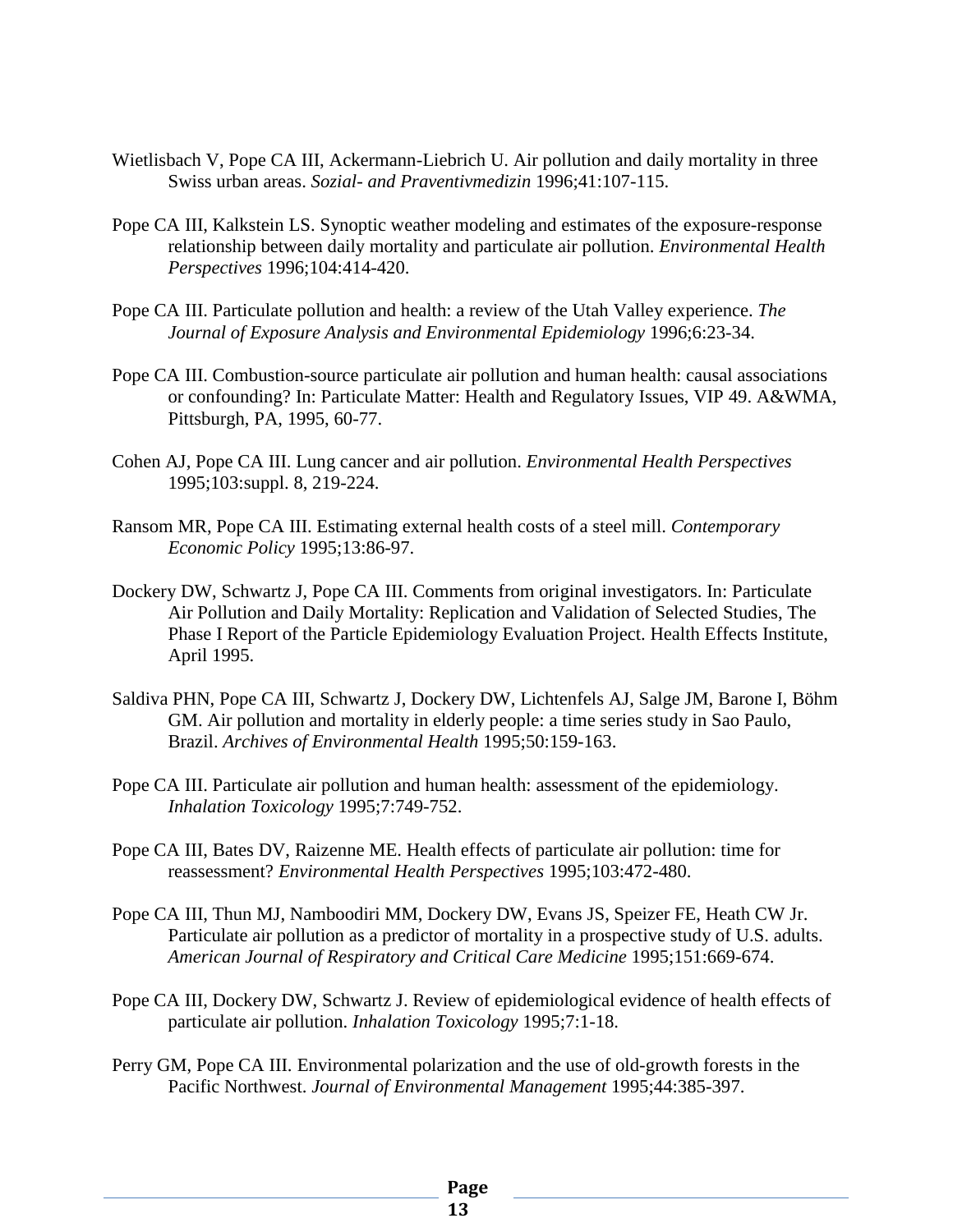- Beckett WS, Pope CA III, Xu X, Christiani DC. Women's respiratory health in the cotton textile industry: an analysis of work-related respiratory symptoms in 973 non-smoking female workers. *Occupational and Environmental Medicine*. 1994;51:14-18.
- Dockery DW, Pope CA III. Acute respiratory effects of particulate air pollution. Annual Review of Public Health Ed. Omenn GS. Annual Reviews: Palo Alto, California. 1994, 15:107- 32.
- Dockery DW, Pope CA III. Authors' reply to letter of S.H. Moolgavkar. *The New England Journal of Medicine* 1994;330:1238.
- Dockery DW, Pope CA III, Xu X, Spengler JD, Ware JH, Fay ME, Ferris BG Jr, Speizer FE. An association between air pollution and mortality in six U.S. cities. *The New England Journal of Medicine* 1993;329:1753-59.
- Pope CA III, Xu X. Passive cigarette smoke, coal heating, and respiratory symptoms of nonsmoking women in China. *Environmental Health Perspectives* 1993;101:314-316.
- Pope CA III, Kanner RE. Acute effects of PM10 pollution on pulmonary function of smokers with mild to moderate COPD. *American Review of Respiratory Disease* 1993;147:1336- 1340.
- Ransom MR, Pope CA III. Elementary school absences and PM10 pollution in Utah Valley. *Environmental Research* 1992;58:204-219.
- Pope CA III, Dockery DW. Acute health effects of PM10 pollution on symptomatic and asymptomatic children. *American Review of Respiratory Disease* 1992;145:1123-1128.
- Pope CA III, Schwartz J, Ransom MR. Daily mortality and PM10 Pollution in Utah Valley. *Archives of Environmental Health* 1992;47:211-217.
- Pope CA III. Health effects of particulate air pollution: an annotated bibliography. Prepared under contract for The Department of National Health and Welfare, Canada, Contract No. 3237, Project No. K281225, May 1992.
- Pope CA III. Review of literature on the health effects of particulate air pollution. Prepared under contract for The Department of National Health and Welfare, Canada, Contract No. 3237, Project No. K281225, May 1992.
- Pope CA III, Dockery DW, Spengler JD, Raizenne ME. Respiratory health and PM10 pollution: a daily time series analysis. *American Review of Respiratory Disease* 1991;144:668-674.
- Pope CA III. Respiratory hospital admissions associated with PM10 pollution in Utah, Salt Lake, and Cache Valleys. *Archives of Environmental Health* 1991;46:90-97.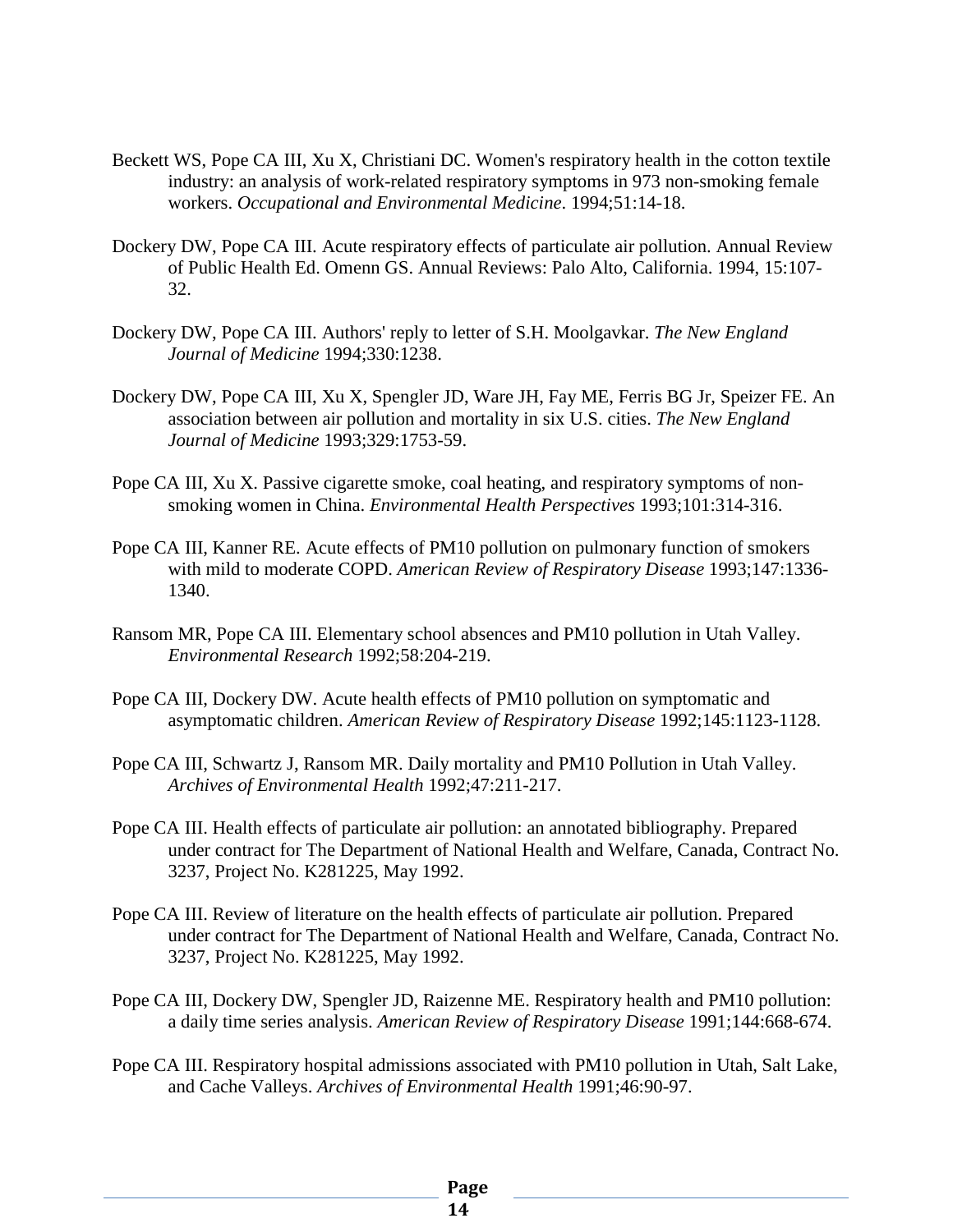- Pope CA III, Jones JW. Value of wilderness designation in Utah. *Journal of Environmental Management* 1990;30:157-174.
- Godfrey BE, Pope CA III. The case for removing livestock from public lands. In Current Issues in Rangeland Resource Economics. Oregon State University Extension Service, Special Report, 852/February 1990.
- Pope CA III. Respiratory disease associated with community air pollution and a steel mill, Utah Valley. *American Journal of Public Health* 1989;79:623-628.
- Pope CA III, Perry GM. Individual versus social discount rates in allocating depletable natural resources over time. *Economics Letters* 1989;29:257-264.
- Pope CA III, Miner FD. Valuation of improved air quality in Utah County, USA. *Environmental Management* 1988;12:381-389.
- Pope CA III. Romance of rangeland resource management. *Rangelands* 10(1988):168-171.
- Jensen FE, Pope CA III. The changing structure of American agriculture and implications for research in agribusiness firms. *Agribusiness* 1987;3:139-150.
- Pope CA III. Agricultural productive and consumptive use components of rural land values in Texas: Reply. *American Journal of Agricultural Economics* 1987;69:179-181.
- Pope CA III. More than economics influences allocation of rangeland resources: reply to Dean Kleckner. Choices First Quarter, 1988, p. 45.
- Pope CA III. More than economics influences allocation of rangeland resources. Choices Fourth Quarter, 1987, 24-25. (Also republished in High Country News, June 6, l988).
- Pope CA III, Jones JW. Non-market valuation of wilderness designation in Utah. TRR:87-1. Agricultural Economics Department, Ezra Taft Benson Food and Agricultural Institute, College of Biology and Agriculture, Brigham Young University, Provo, Utah. May 1987.
- Wagstaff FJ, Pope CA III. Finding the appropriate forage value for analyzing the feasibility of public range improvements. Research Paper INT-378. U.S. Department of Agriculture, Forest Service, Intermountain Research Station, Ogden, Utah. May 1987.
- Pope CA III, Wagstaff FJ. An economic evaluation of the Oak Creek Range Management Area, Utah. General technical report INT-224. U.S. Department of Agriculture, Forest Service, Intermountain Research Station, Ogden, Utah. March 1987.
- Pope CA III, Wagstaff FJ. Economics of the Oak Creek Range Management Project. *Journal of Environmental Management* 1987;25:157-165.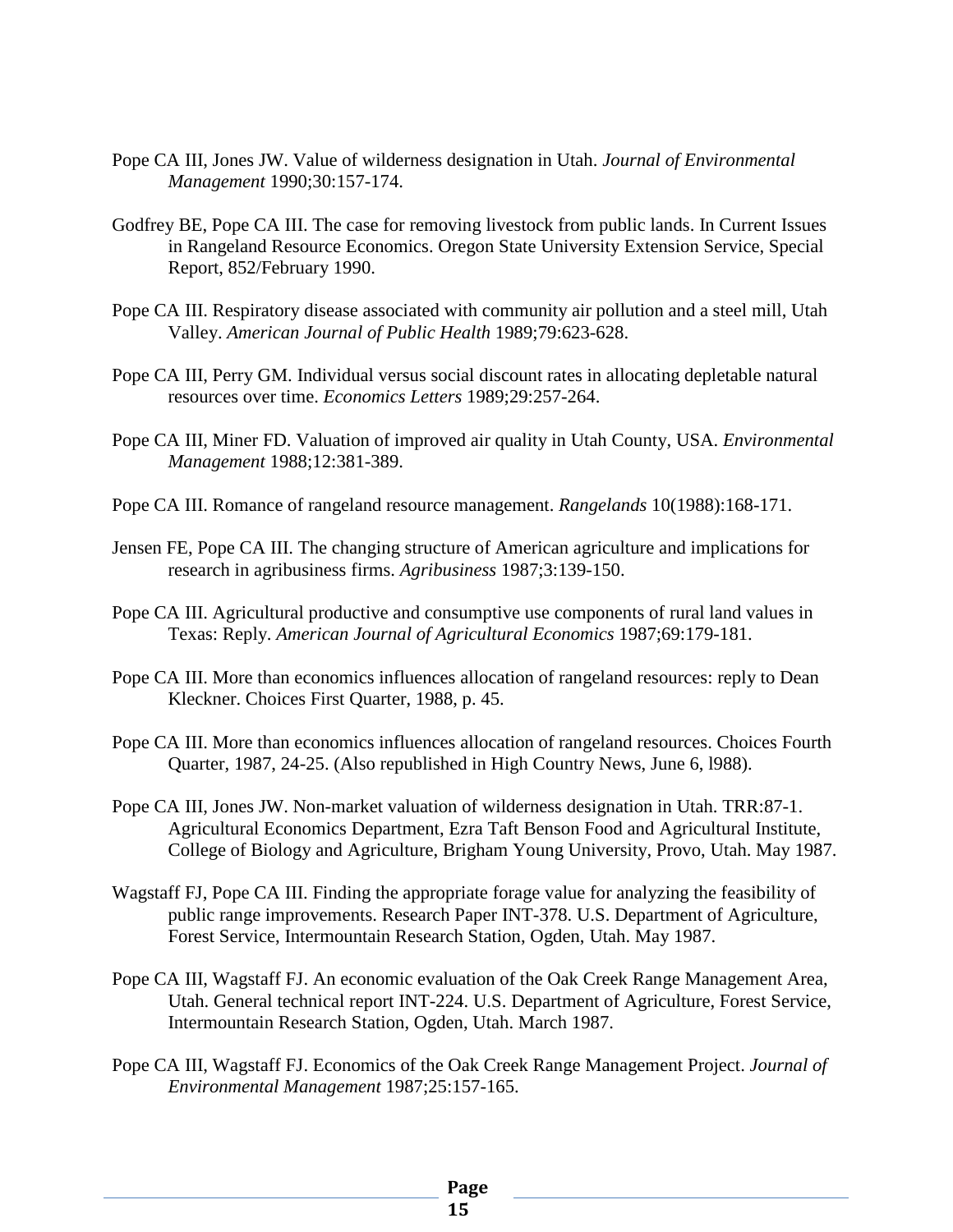- Miner FD, Pope CA III. Willingness to pay for improved air quality in Utah County. TRR:86-1. Agricultural Economics Department, Ezra Taft Benson Food and Agricultural Institute, College of Biology and Agriculture, Brigham Young University, Provo, Utah, September 1986.
- Abegunawardana P, Pope CA III. Impacts of price and yield variation on profitability of management plans of subsistence farmers in Sri Lanka. Agricultural Administration 1986;22:197-204.
- Wanjaiya JK, Pope CA III. Alternative income and protein sources for rural communities: prospects for the rabbit in East Africa. *The Journal of Applied Rabbit Research* 1985;8:19-22.
- Pope CA III. Agricultural productive and consumptive use components of rural land values in Texas. *American Journal of Agricultural Economics* 1985;67:81-86.
- Pope CA III, Stoll JR. The market value of ingress rights for white-tailed deer hunting in Texas. *Southern Journal of Agricultural Economics* 1985;17:177-182.
- Pope CA III, Shumway CR. Management of intensive forage beef production under yield uncertainty. *Southern Journal of Agricultural Economics* 1984;16:37-43.
- Vining KC, Pope CA III, Dugas WA. Usefulness of weather information to Texas agricultural producers. *Bulletin of the American Meteorological Society* 1984;65:1316-1319.
- Vining KC, Pope CA III, Dugas WA. Timeliness, effectiveness, and value of weather information to Texas farmers. Departmental Information Report No. 84-2, Department of Agricultural Economics, Texas A & M University, College Station, Texas, 1984.
- Pope CA III, Goodwin HL Jr. Impacts of consumptive demand on rural land values. *American Journal of Agricultural Economics* 1984;66:750-754.
- Pope CA III, McBryde GL. Optimal stocking of rangeland for livestock production within a dynamic framework. *Western Journal of Agricultural Economics* 1984;9:160-169.
- Karp L, Pope CA III. Range management under uncertainty. *American Journal of Agricultural Economics* 1984;66:437-446.
- Pope CA III, Goodwin HL. Socio-economic motivations for purchasing rural land in Texas. *Journal of the American Society of Farm Managers and Rural Appraisers* 1984;48:37-40.
- Thomas JK, Adams CE, Pope CA III. White-tail deer hunting in Texas: socioeconomic factors affecting access to land. Departmental Technical Report No. 84-1, Department of Rural Sociology, Texas A & M University, College Station, Texas, 1984.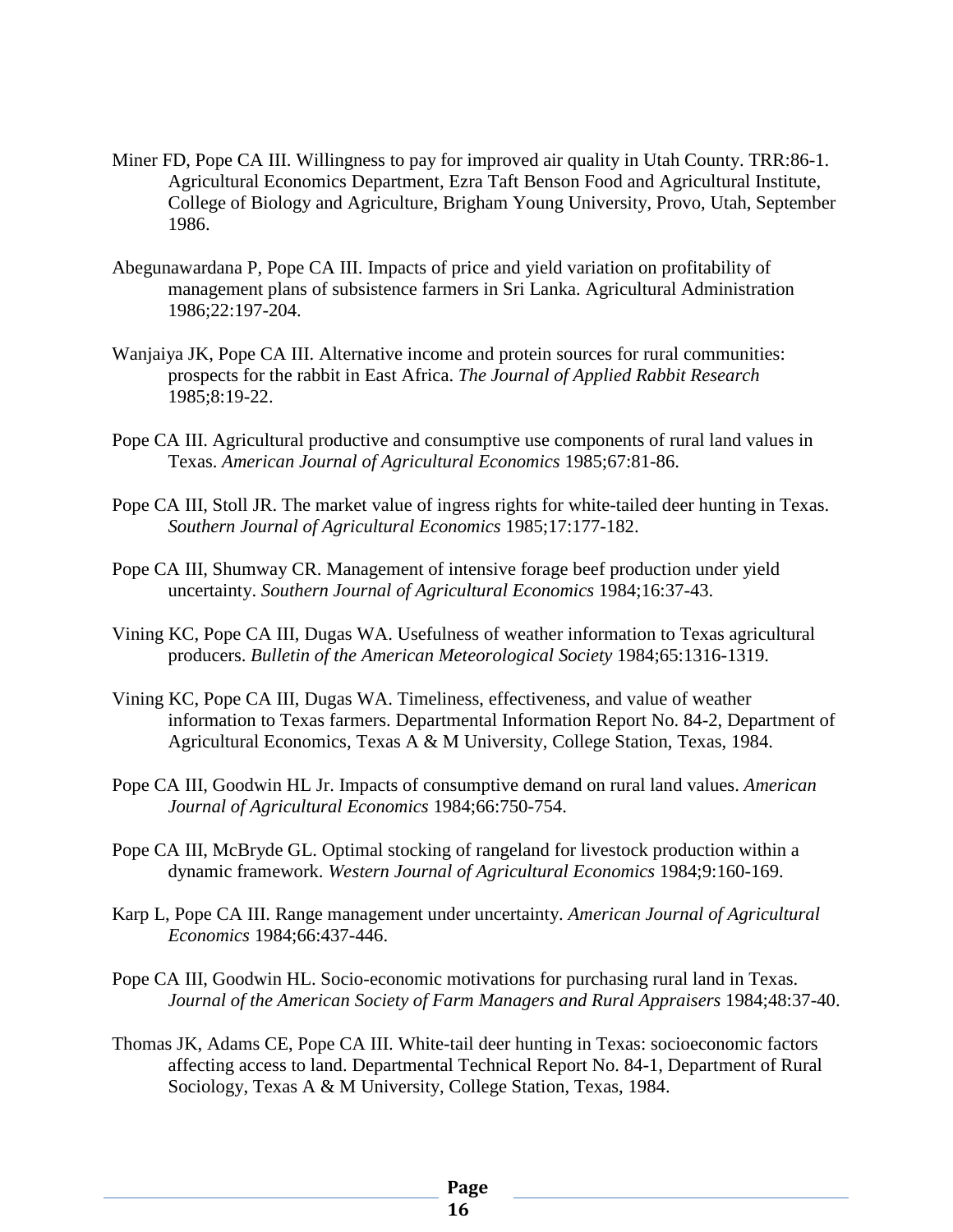- Pope CA III, Adams CE, Thomas JK. The recreational and aesthetic value of wildlife in Texas. *Journal of Leisure Research* 1984;16:51-60.
- Pope CA III, Goodwin HL, Albrecht DE. Romance value of range and forest land. *Rangelands* 1984;6:161-162.
- Pope CA III, Goodwin HL. Determinants of rural land values in Texas. Departmental Information Report No. 83-3, Department of Agricultural Economics, Texas A & M University, College Station, Texas, 1983.
- Pope CA III, Heady EO. The economics of feeding corn silage vs. corn grain to beef steers as affected by interest rates, liquidity preference, and opportunity cost of capital. *Agricultural Systems* 1983;10:65-74.
- Pope CA III, Heady EO. Corn grain-silage substitution in feeding steer calves. Livestock Response Functions, Ed. Heady EO, Bhide S. Iowa State University Press, Ames, Iowa, 1983, 234-250.
- Pope CA III, Adams CE, Thomas JK, The economic value of wildlife resources in Texas. DIR 83-1 SP-2, Departmental Information Report, Department of Agricultural Economics, Texas A & M University, College Station, Texas, 1983.
- Krog, DR, Bhide S, Pope CA III, Heady EO. Effects of livestock enterprises on the economics of soil and water conservation practices in Iowa. CARD Report 112, The Center for Agricultural and Rural Development, Iowa State University, Ames, Iowa, March 1983.
- Banks TM, Bhide S, Pope CA III, Heady EO. Effects of tenure arrangements, capital constraints, and farm size on the economics of soil and water conservation practices in Iowa. CARD Report 111, The Center for Agricultural and Rural Development, Iowa State University, Ames, Iowa, April 1983.
- Pope CA III, Bhide S, Heady EO. The economics of soil and water conservation practices in Iowa: results and discussion. CARD Report 109, The Center for Agricultural and Rural Development, Iowa State University, Ames, Iowa, February 1983.
- Pope CA III, Bhide S, Heady EO. The economics of soil conservation: an optimal control theory approach. *North Central Journal of Agricultural Economics* 1983;5:83-89.
- Pope CA III, Bhide S, Heady EO. The economics of conservation tillage in Iowa. *Journal of Soil and Water Conservation* 1983;38: 370-373.
- Pope CA III, Heady EO. The effects of technological progress and weather on corn belt crop yields. CARD Report 113T, The Center for Agricultural and Rural Development, Iowa State University, Ames, Iowa, October 1982.